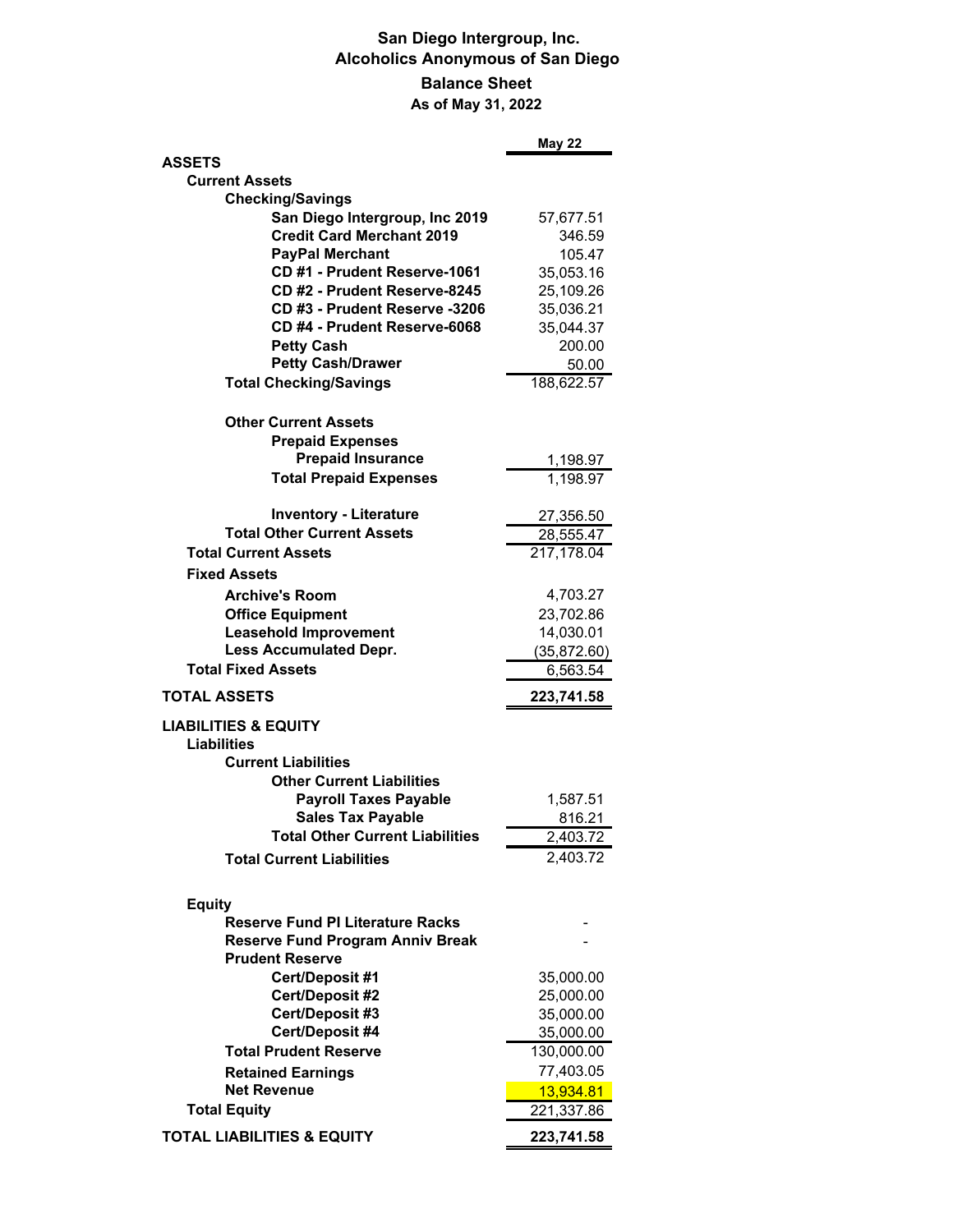## **San Diego Intergroup, Inc. Alcoholics Anonymous of San Diego Statement of Revenue and Expense As of May 31, 2022**

|                                     | <b>May 22</b>  | May 21         | <b>YTD '22</b> | <b>YTD '21</b> | \$ Change    | Budget '22 |
|-------------------------------------|----------------|----------------|----------------|----------------|--------------|------------|
| <b>Ordinary Revenue/Expense</b>     |                |                |                |                |              |            |
| Revenue                             |                |                |                |                |              |            |
| <b>Contributions Group</b>          | 11,827.09      | 10,220.20      | 64,516.72      | 45,722.83      | 18,793.89    | 125,058.00 |
| <b>Contributions Individual</b>     | 894.91         | 7,485.00       | 7,153.01       | 16,794.02      | (9,641.01)   | 15,000.00  |
| <b>Contributions SDIAA</b>          | $\overline{a}$ | (340.00)       | $\sim$         | (340.00)       | 340.00       |            |
| <b>Interest - Cert of Deposits</b>  | 34.03          | 193.80         | 165.02         | 499.43         | (334.41)     | 500.00     |
| Literature Revenue (see schedule)   | 651.57         | (9.51)         | 3,364.82       | 2,296.03       | 1,068.79     | 8,100.00   |
| <b>Total Revenue</b>                | 13,407.60      | 17,549.49      | 75,199.57      | 64,972.31      | 10,227.26    | 148,658.00 |
| <b>Expense</b>                      |                |                |                |                |              |            |
| <b>Accounting &amp; Legal</b>       | 400.00         | 400.00         | 2,465.00       | 2,450.00       | 15.00        | 2,930.00   |
| Auto/Travel/Seminar                 | 88.12          | 15.75          | 118.12         | 70.25          | 47.87        | 1,500.00   |
| <b>Bank Service Charges</b>         | 10.00          | $\blacksquare$ | 30.00          | 40.00          | (10.00)      | 50.00      |
| Cash (Over) Short                   | (13.48)        | ÷.             | (20.47)        | 60.72          | (81.19)      | 10.00      |
| <b>Equipment Maint &amp; Repair</b> | 301.35         | 51.36          | 545.70         | 256.80         | 288.90       | 750.00     |
| <b>Equipment Purchase</b>           | L,             | $\overline{a}$ | 1,071.10       | ÷.             | 1,071.10     | 1,000.00   |
| <b>Insurance</b>                    | 103.75         | 57.06          | 518.75         | 507.18         | 11.57        | 1,200.00   |
| <b>Office Maint. &amp; Repairs</b>  | L,             | ÷.             | 222.00         | 50.00          | 172.00       | 500.00     |
| <b>Office Supplies</b>              | 316.41         | 227.32         | 1,283.63       | 686.14         | 597.49       | 2,800.00   |
| Rent                                | 1,980.00       | 1,940.00       | 9,900.00       | 9,660.00       | 240.00       | 24,080.00  |
| <b>Taxes</b>                        | 75.00          | 60.00          | 75.00          | 60.00          | 15.00        | 80.00      |
| <b>Telephone</b>                    | ÷.             | $\mathbf{r}$   | 477.98         | 636.58         | (158.60)     | 1,200.00   |
| <b>Utilities-Electricity</b>        | 275.59         | 87.67          | 1,966.29       | 981.67         | 984.62       | 4,000.00   |
| Website                             |                |                | 55.65          | 91.36          | (35.71)      | 110.00     |
| <b>EMPLOYEES</b>                    |                |                |                |                |              |            |
| <b>Accrued Payroll Taxes</b>        | 519.99         | 574.71         | 2,835.08       | 4,291.82       | (1,456.74)   | 8,970.00   |
| <b>Employee Wages</b>               | 6,417.87       | 7,195.20       | 32,743.35      | 47,236.71      | (14, 493.36) | 82,278.00  |
| <b>Employee 403B Contribution</b>   |                | 159.00         |                | 473.00         | (473.00)     |            |
| <b>Employee Health Benefit</b>      | 822.35         | 800.37         | 3,930.12       | 3,743.35       | 186.77       | 7,840.00   |
| <b>Insurance-Worker's Comp</b>      | 44.61          | 43.25          | 217.25         | 210.33         | 6.92         | 500.00     |
| <b>Total Office Expense</b>         | 11,341.56      | 11,611.69      | 58,434.55      | 71,505.91      | (13,071.36)  | 139,798.00 |
| <b>Standing Committees Expense</b>  | 349.90         | 108.85         | 2,830.21       | 843.87         | 1,986.34     | 8,860.00   |
| (see schedule)                      |                |                |                |                |              |            |
| <b>Total Expense</b>                | 11,691.46      | 11,720.54      | 61,264.76      | 72,349.78      | (11,085.02)  | 148,658.00 |
| Net Revenue                         | 1,716.14       | 5,828.95       | 13,934.81      | (7, 377.47)    | 21,312.28    |            |

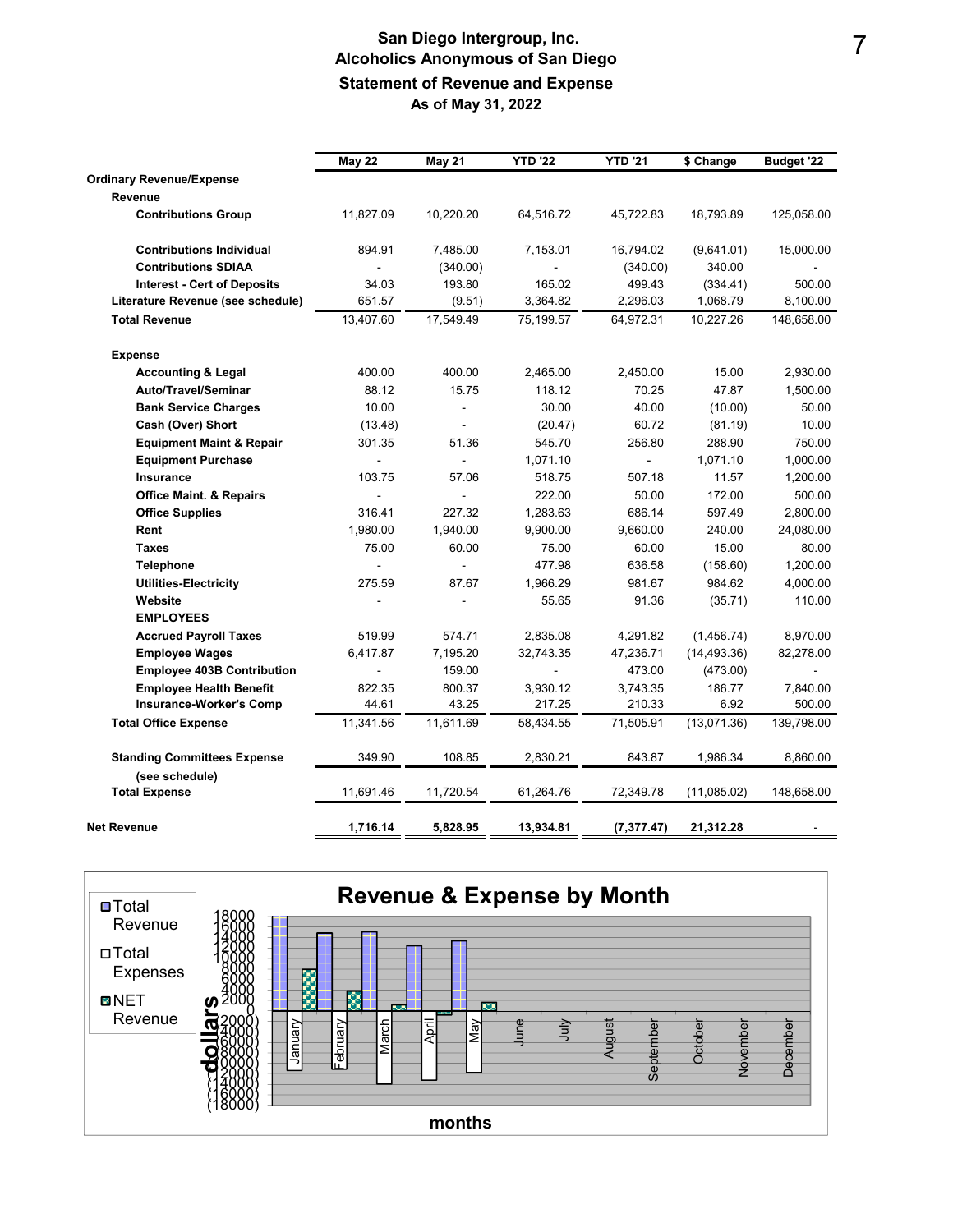## **San Diego Intergroup, Inc. Alcoholics Anonymous of San Diego Schedule to Statement of Revenue and Expense As of May 31, 2022**

|                                                                   | <b>May 22</b> | <b>May 21</b> | <b>YTD '22</b> | <b>YTD '21</b> | \$ Change   | Budget '22   |
|-------------------------------------------------------------------|---------------|---------------|----------------|----------------|-------------|--------------|
| <b>Revenue from Sales</b>                                         |               |               |                |                |             |              |
| <b>Book Net Sales</b>                                             |               |               |                |                |             |              |
| <b>Books</b>                                                      | 4,013.05      | 4,556.80      | 20,830.33      | 16,305.25      | 4.525.08    | 60,000.00    |
| <b>Books Cost</b>                                                 | (3,230.46)    | (3,789.94)    | (16, 702.72)   | (12, 418.13)   | (4, 284.59) | (50, 400.00) |
| <b>Total Book Net Sales</b>                                       | 782.59        | 766.86        | 4,127.61       | 3.887.12       | 240.49      | 9,600.00     |
| <b>Pamphlet Net Sales</b>                                         |               |               |                |                |             |              |
| <b>Pamphlets</b>                                                  | 352.30        | 48.15         | 1.997.89       | 284.50         | 1.713.39    | 5.000.00     |
| <b>Pamphlets Cost</b>                                             | (373.63)      | (28.64)       | (2, 106.35)    | (251.92)       | (1,854.43)  | (3,300.00)   |
| <b>Total Pamphlet Net Sales</b>                                   | (21.33)       | 19.51         | (108.46)       | 32.58          | (141.04)    | 1,700.00     |
| <b>Schedule Net Sales</b>                                         |               |               |                |                |             |              |
| <b>Schedules</b>                                                  | 148.34        |               | 1,137.34       | 27.14          | 1,110.20    | 7,000.00     |
| <b>Schedules Cost</b>                                             | (243.54)      |               | (1,861.24)     | (21.35)        | (1,839.89)  | (5,950.00)   |
| <b>Total Schedule Net Sales</b>                                   | (95.20)       | ÷.            | (723.90)       | 5.79           | (729.69)    | 1,050.00     |
| Tape & Misc. Net Sales                                            |               |               |                |                |             |              |
| <b>Tapes &amp; Misc</b>                                           | 155.85        | 103.80        | 1,080.40       | 595.85         | 484.55      | 3,000.00     |
| <b>Tapes &amp; Misc Cost</b>                                      | (119.70)      | (81.26)       | (806.81)       | (590.29)       | (216.52)    | (2,250.00)   |
| <b>Total Tape &amp; Misc. Net Sales</b><br><b>Token Net Sales</b> | 36.15         | 22.54         | 273.59         | 5.56           | 268.03      | 750.00       |
| <b>Tokens</b>                                                     | 1.060.50      | 478.75        | 4,788.25       | 1,833.25       | 2.955.00    | 10.000.00    |
| <b>Tokens Cost</b>                                                | (544.57)      | (230.79)      | (2,378.73)     | (1,037.78)     | (1,340.95)  | (4,900.00)   |
| <b>Total Token Net Sales</b>                                      | 515.93        | 247.96        | 2,409.52       | 795.47         | 1,614.05    | 5,100.00     |
| <b>Literature Discount</b>                                        | (378.08)      | (112.02)      | (1,505.70)     | (669.63)       | (836.07)    | (7,500.00)   |
| <b>Inventory adjustment</b>                                       | 10.91         | 4.37          | (76.22)        | 29.42          | (105.64)    | (900.00)     |
| <b>Credit Card Charges</b>                                        | (136.51)      | (99.22)       | (776.77)       | (441.97)       | (334.80)    | (1,200.00)   |
| <b>PayPal Charges</b>                                             | (48.26)       |               | (240.82)       |                | (240.82)    | (500.00)     |
| <b>Sales Tax Adjustment</b>                                       | (14.63)       |               | (14.03)        |                |             |              |
| <b>Total Sales Revenue</b>                                        | 651.57        | 850.00        | 3,364.82       | 3,003.23       | 361.59      | 8,100.00     |